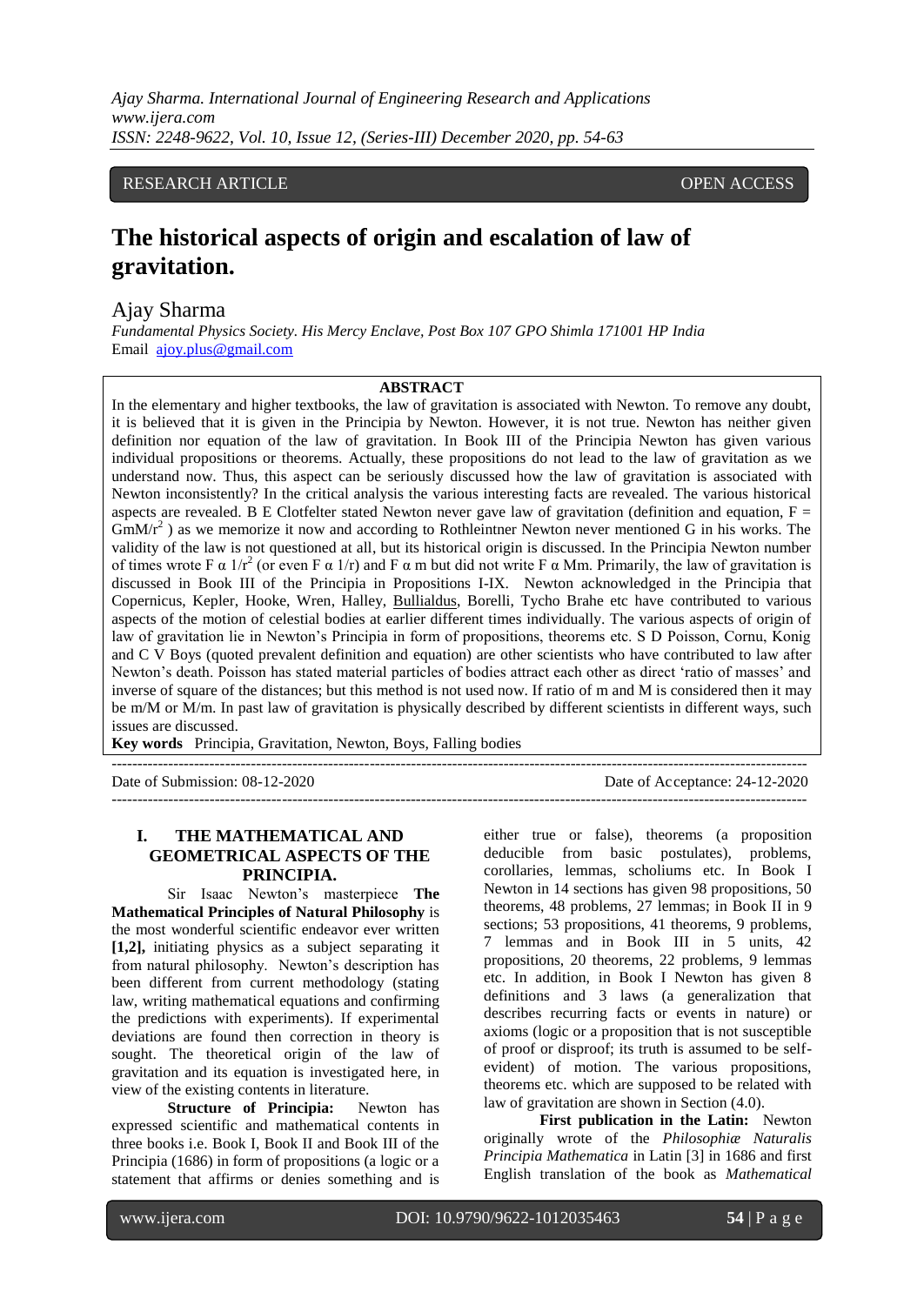*Principles of [Natural Philosophy](https://en.wikipedia.org/wiki/Natural_Philosophy)* was done by Andrew Mott in 1729 without any Newtonian hype at that time, as exists now. Andrew Mott has not given his own comments (so reader is free to understand) while translating the manuscript to English from the Latin, so the same may be regarded as original text. If required then original Latin version may be consulted. The various other subsequent translations (some of them may be traditionally commercial, and not fully research oriented) are also useful. The scientific terminology and vocabulary have changed in past over three centuries (practically Newton initiated physics) but essence of the text must remain same and should not be misinterpreted. Newton's text is clear to understand and interpret.

In *the Principia* Newton expressed the phenomena qualitatively, geometrically without mathematical equations, thus qualitatively in many cases. The various laws or axioms, propositions, theorems, perceptions or extrapolations are part and parcel of the science picked up from the Principia but the exact and original text of the Principia is not included in the curriculum or textbooks.

**Law of Gravitation:** The validity of Newton's law of gravitation is not questioned at all but the developments regarding its historical origin are critically, scientifically and impartially analyzed on the basis of existing facts in the literature. The law of gravitation is not defined in the Principia and no equation is given.

It is agreed by expert scientists on the basis available scientific facts in literature Newton neither stated the law of gravitation nor perceived constant of gravitation [4-8]. This issue is being discussed here impartially and logically.

### **1.1 The method of ratios used by Newton**.

Newton neither defined law of Gravitation as we understand now nor gave any equation for the law involving universal gravitational constant, G. The gravitational constant was not even mentioned by Newton in his works [4-8].

Newton never stated the universal gravitation in the Principia as we memorize it; also, there is no suggestion in the Principia that Newton ever wrote the statement of the law of gravitation in form of an equation, B E Clotfelter [4]. It was stated by Rothleitner [5] that Newton gave law by ‗methods of ratios' as laws were not formulated in terms of equations and proportionalities at legend's time:

 *"In fact, when Newton wrote the law of gravitation, he did not introduce this proportionality factor*

*because at that time, laws were formulated as ratios rather than as equations. Hence, G was of no significance to Newton."*

But this statement is not justified on the basis of existing doctrines even quoted in the Principia. If physical quantities are considered in form of ratio, then it means comparison of magnitude of quantities. Basically, in geometry and trigonometry the theorems and propositions are expressed in form of ratios. In the interpretation of diagrams there are projections and extrapolations. In this method all important universal gravitational constant G does not come in picture. All the phenomena need to be expressed quantitatively, even then 'perception of description of phenomena as ratios' need to be expressed in form of mathematical equations.

Otherwise, explanation is qualitative, in Newton's time interpretation was not done in form of equations as those were initial days of physics. (a) Further ratios may be in terms of

forces, masses, radii, quantities of motion etc (it must be clearly specified). If the ratios are taken in terms of masses then it may be m/M or M/m, both have entirely different magnitudes (M is mass of the earth, m is mass of stone). Poisson has used ratio of masses. However, product is commutative i.e. mM=Mm. It is not clear whether Newton used ratio as m/M or M/m, in determination of force of attraction. If force is regarded as proportional to product of masses of bodies (mM) then issue of m/M or M/m does not arise. (b) Now-a-days the law of gravitation is expressed in proportionality form, and universal constant G is its inseparable part. Practically the definitions of physical laws are precise, exact and realistic; their predictions from mathematical equations are scientifically confirmed experimentally. The value of G which is all important in law of gravitation does not come in picture by this method. This ‗method of ratio' based on geometrical interpretation is not used now, as proportionalities and equations are more significant. It means comparison of various physical quantities. When proportionality is removed then constant (in form of G here) comes in picture as in eq. (1).

### **1.2 The proportionalities existed in Newton's time**, **contrary to Rothleitner's quote.**

Rothleitner [5] mentioned that Newton could not perceive all important factor G as proportionalities were non-existent at that time. However contrary to claim proportionalities existed at that time, it can be illustrated with examples.

In the existing literature there are numerous examples that laws were expressed in forms of proportionality and equality (rather than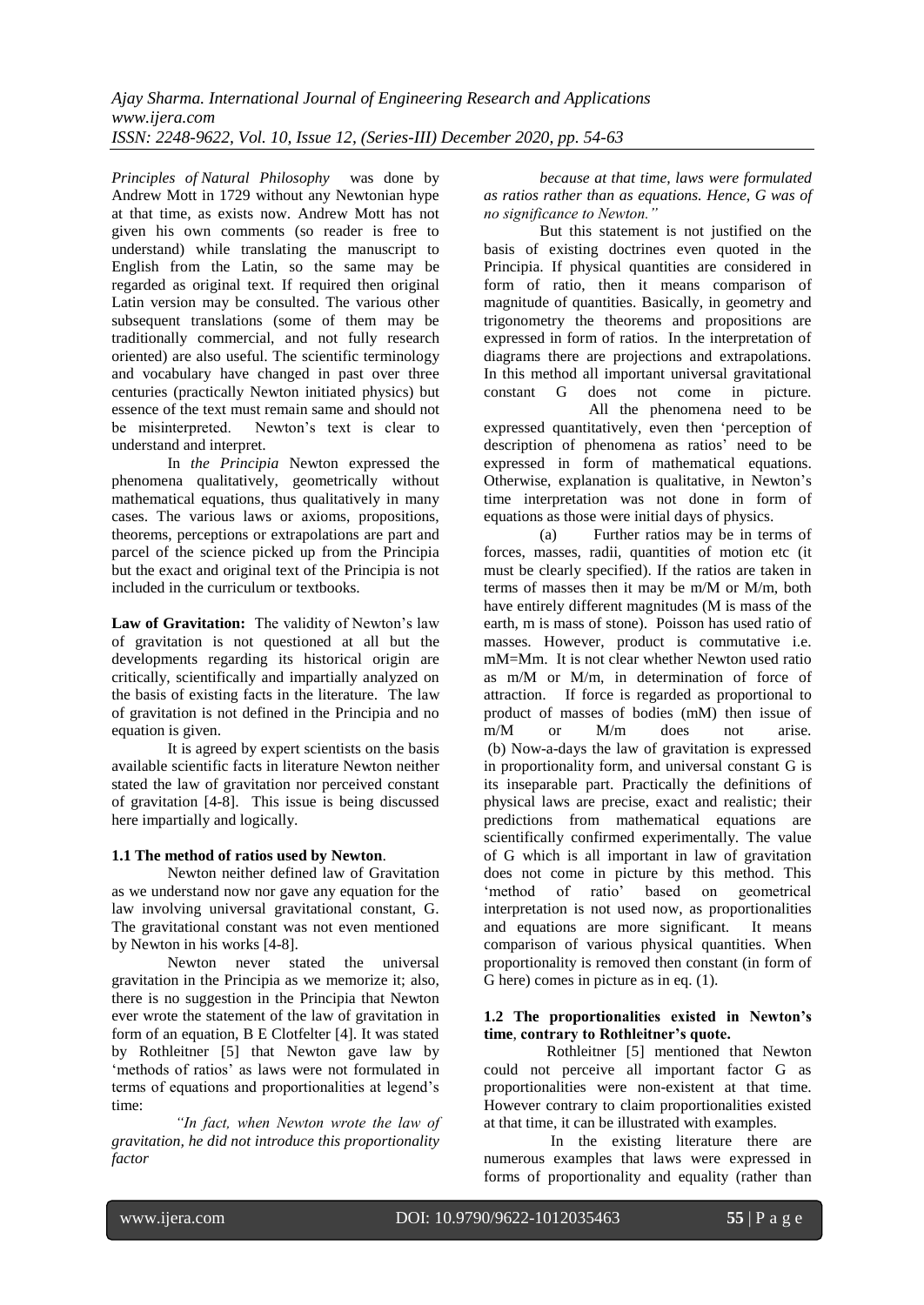ratios) before or during Newton's time. Kepler's third law  $(T^2 \alpha r^3)$  in 1619 i.e. 67 years before publication of *the Principia*, Boyle's law (P α 1/V) in 1662 were expressed in proportionality forms leading to equations. Newton even expressed Kepler's second law (radii draw areas proportional to times of description) of motion in proportionality form in Proposition XIII, p. 234 Book III of *the Principia.*

Similarly, Newton himself quoted various laws (second law of motion, Newton's law of cooling, speed of sound in media) in *the Principia* in proportionality form which can be expressed in terms of equations to draw quantitative conclusions. In addition, third law of motion is in direct equality form, Action=Reaction. The proportionality can be changed to equality.

Newton stated many laws in proportionality and equality form in *the Principia* itself. But Newton did not express the law of gravitation even in form of proportionality as we do now i.e.  $eq.$  (1).

## **II. INITIAL DEVELOPMENTS FOR GRAVITATION AND BOYS' PREVALENT DEFINITION (1894)**

C V Boys[9], Sim´eon Denis Poisson [10] in 1809, Cornu [11] in 1873 and Konig [12] in 1885 has mentioned about the various aspects of law of gravitation in one way or other. K A Tomilin [13] has mentioned that G appeared for first time in publication of by K¨onig and Richarz [12]. Thus, the law of gravitation has been gradually developed and its origin and escalation are different from Newton's basic three laws or axioms of motion. Also, it is different from a postulate. The genuine origin and history of development of such significant law need to be logically studied.

The modern form of law of gravitation and its mathematical equation has been given afterwards by C V Boys [9] in 1894, in a lecture at Royal Society published in prestigious journal *Nature. "Every particle the of the universe attracts any other particle towards itself with force which is proportional to product of their masses divided by square of distance between their centers."* The bodies are of distinct masses m and M (may be smaller or heavenly bodies), separated by distance d (between their centers) then force is given by,

$$
Force = G \frac{mass \times mass}{d^2}
$$

$$
= G \frac{m \times M}{d^2} \tag{1}
$$

C V Boys credited the law of gravitation to Newton but did not quote the source for above definition and equation.

B E Clotfelter [4] has clearly stated that Newton never wrote law of gravitation, and according to Rothleitner [3] and Lally [5 ] universal constant was insignificant to Newton as he never wrote equation involving G. These are two significant deductions regarding historical understanding of origin and escalation of the law of gravitation. Obviously more noble facts may surface on critical analysis of literature.

If method of ratios is successful as quoted by Rothleitner [3] then there should have been no necessity of eq.  $(1)$  or eq.  $(2)$ . With help of eq.  $(1)$ , equation for height of satellite above the surface of the earth as given in eq. (8) is determined. Also, the equation for escape velocity, orbital velocity, gravitational potential energy is written with help of eq. (1) and also involve G. These are not determined with help of method of ratios as in the existing literature, as not mentioned in the literature.

### **III. The previous existing related works and Newton's acknowledgements.**

Prior to Newton (1642-1727), the heliocentric model of Nicolaus Copernicus (1473- 1543) was supported by Galileo (1564-1642) with help of telescopic observations, thus centuries old geocentric model of Claudius Ptolemy (100-170AD) was practically abandoned. Copernicus [14] stated in 1543 in his book *On the Revolutions of the Heavenly Spheres* that planets revolve around the sun in spherical orbits, then Tycho Brahe and Kepler (1609) predicted the elliptical orbits of planets. Neither Ptolemy nor Copernicus gave any reason for movement of heavenly bodies around the central body. In *the Principia* Newton has also frequently re-quoted existing laws of Kepler (1571-1630), which are based on experimental observations of Tycho Brahe (1546-1610).

### **Newton's acknowledgements**.

It is stated on the basis of scrutiny of literature  $[6]$  that "by the late  $1670s$ " the assumption of an "inverse proportion between gravity and the square of distance was rather common and had been advanced by a number of different people for different reasons.'

Newton acknowledged contributions of Wren, Hooke (who vigorously disputed priority of the law) and Halley in this connection in the Scholium to Proposition 4, p.66 in Book I of the Principia [1] regarding inverse square law.

Further Newton gave credit of law of gravitation in the Principia to two people [7]. Firstly to [Bullialdus](https://en.wikipedia.org/wiki/Isma%C3%ABl_Bullialdus) who has shown in 1645 but without demonstration, that there was an attractive force from the Sun in the inverse square proportion to the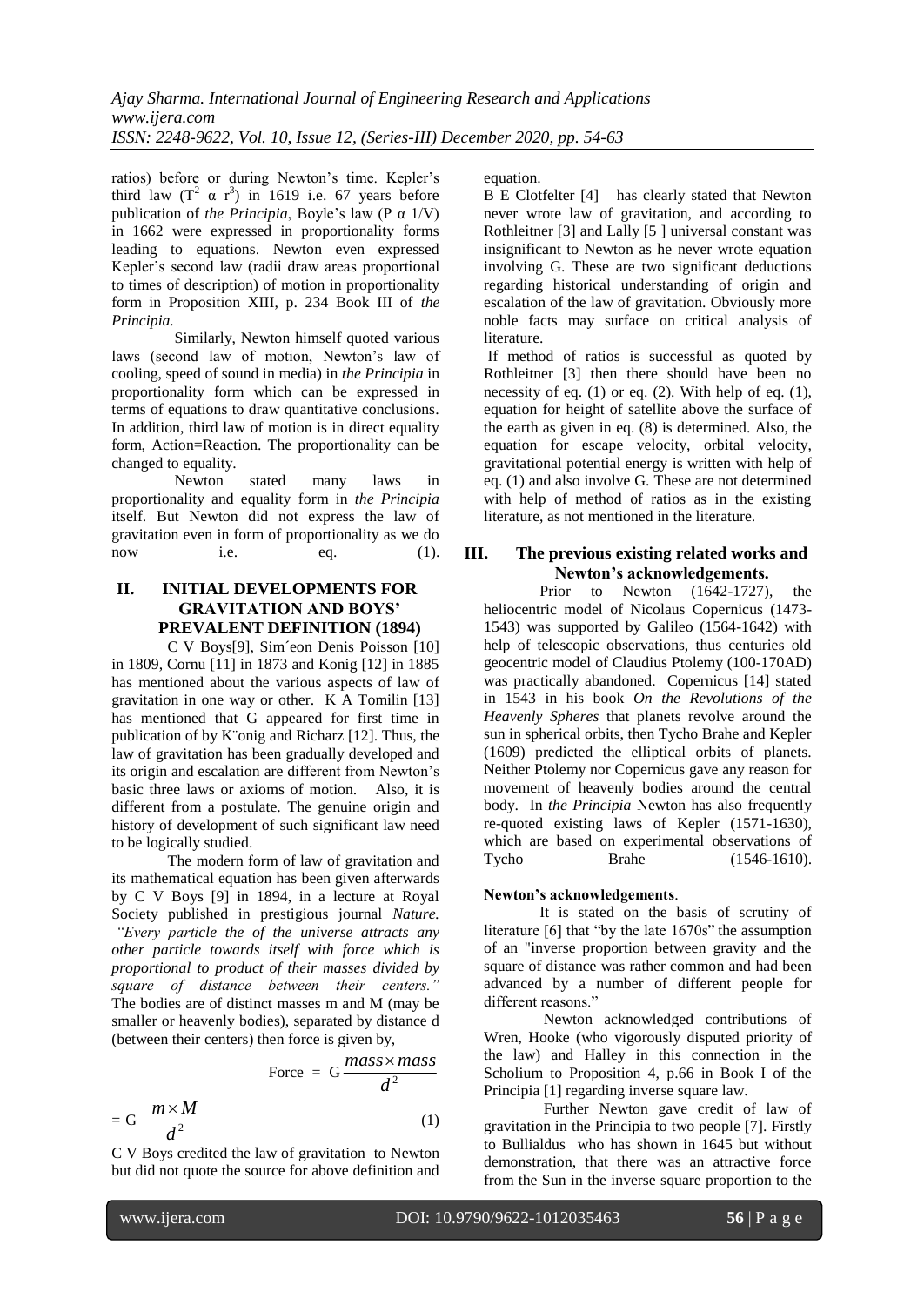distance of planet [7]. The mean distances of the earth and planets from the sun are measured by Bullialdus have been re-quoted by Newton in Phenomenon I p. 210-11, Book III of the Principia [2]. These distances are comparable to those measured by Kepler and method of the periodic times. So, Newton was aware of work of Bullialdus and quoted the same in the Principia which was done about 41 years before publication of the Principia i.e. in 1645.

Secondly Borelli [6] who illustrated in 1666 that there was a centrifugal tendency in counterbalance with a gravitational attraction towards the Sun so as to make the planets move in orbits. The result of these forces is similar to a stone's orbit when tied on a string. Thus, Borelli also assumed attractive force between planet and sun, which is counter balanced by outward force. Thus, Borelli was aware of attractive gravitational force and centrifugal force and published in 1666 i.e. 20 years before Newton's Principia. D T Whiteside has described the contribution to Newton's thinking that came from Borelli's book, a copy of which was in Newton's library at his death [15]. Further Newton has quoted the data already given by Bullialdus, and acknowledged works of others.

So, there was already considerable scientific basis present at Newton's time, and he requoted or complied all while writing *the Principia*. Thus astronomical observations were initiated by Tycho Brahe and others about a century before Newton, and more than three centuries before the eq.(1). The previous works may not be regarded as research contributions of Newton. These are shown in Table I. The scientific developments took place gradually. Even then law of gravitation was not properly described by Newton.

### **IV. INTRODUCTION OF G IN MATHEMATICAL EQUATIONS.**

Universal constant G is inseparably associated with modern form law of gravitation. But neither equation for law of gravitation nor G is mentioned in *the Principia.* Thus, G has empirical nature [8], for first time it was introduced by Boys [9] in 1894 and distinguished from g.

**(i) Newton:** There are no evidences that ever Newton gave prevalent definition of law of gravitation and its mathematical equation [4]. G was of no significance to Newton [5], which is soul of law of gravitation. Thus, the above critical study hints that Newton has not made significant contribution in law of gravitation, which we read and teach now.

In general Newton did not give any mathematical equation in *the Principia* [4] and explained the phenomena geometrically with propositions, theorems, mathematical projections or extrapolations etc. The origin of eq. (1) is independent of Newton's geometrical methods of ratios of masses. The definition and application of modern form of law of gravitation cannot be perceived without gravitational constant (G). Thus, Newton was ignorant of all important universal constant G, however now all the celestial data is based on G, as evident from eqs. (6-8).

Thus, origin and development of law of gravitation is different from Newton's first, second and third laws; these laws are given once for all times in the Book I, p.19-20 of the Principia [1]. Newton initially stated that speed of sound in media is isothermal in nature but later on it was observed that it is adiabatic in nature. But status of origin and development of the law of gravitation is entirely different.

The scientific breakthroughs were made before Newton, he did so and continued after him. The credit for scientific works available before *the Principia* must be given to preceding scientists and that of Newton's discoveries to Newton. The various other scientists also contributed towards law of gravitation.

**Newton's contribution:** In the Principia Newton number of times wrote F  $\alpha$  1/r<sup>2</sup> (or even F  $\alpha$  1/r, Proposition, XI p. 229, Book III of the Principia); in both cases force decreases with distance but magnitudes are different.

B E Clotfelter [4] has stated that in Proposition VII, p. 225-26 of Book III of the Principia Newton has mentioned about the law (F  $\alpha$ ) m, at various places F  $\alpha$  1/r<sup>2</sup> or F  $\alpha$  m/r<sup>2</sup>). This proportionality does not involve the product of masses of heavenly body and mass of body ( $F \alpha$ Mm) which is basic tenet in law of gravitation. G was not of any significance to Newton [5]. Thus, Newton's contribution in this regard may be regarded as limited. Had Newton stated eq. (1), and its corresponding definition like that of Boys [9]; then there would have no need for this discussion.

### **(ii) Sim´eon Denis Poisson:**

**Definition :** Possibly the text of law of gravitation was first stated by the French physicist and mathematician Sim´eon Denis [Poisson](https://en.wikipedia.org/wiki/Sim%C3%A9on_Denis_Poisson) [10] in "A Treatise on Mechanics"  $(1809)$  — at least historians have not found any earlier works. Poisson has stated that

*"The material points of all bodies attract each other mutually, in the direct ratio of the masses, and in the inverse of the square of the distances."* 

This great law of nature, which was discovered by Newton, is a necessary consequence of observation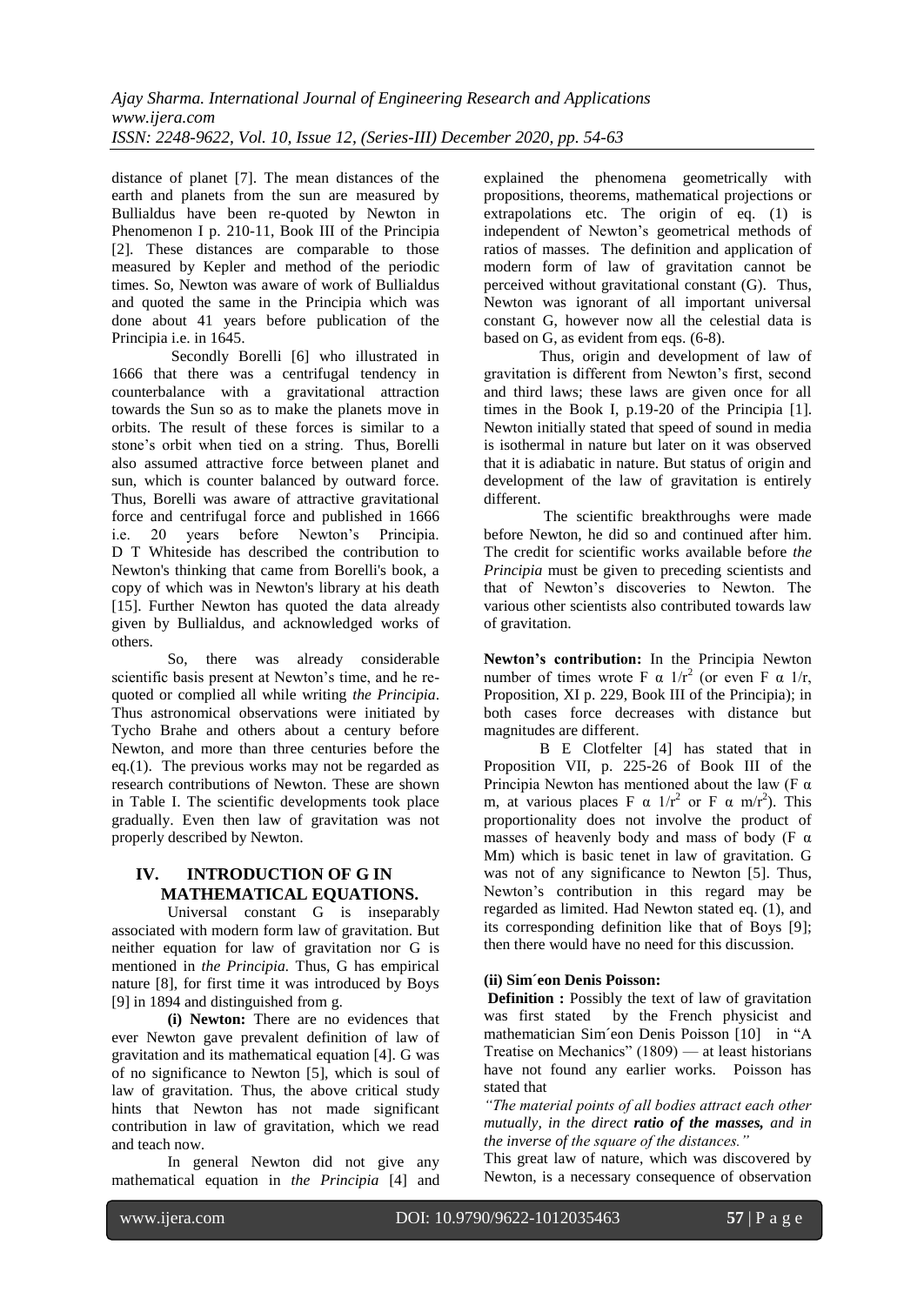and calculation; according to Poisson [10]. He quoted the statement on behalf of Newton but did not quote the source of first part of statement for clarification. Further ratio of masses m and M can be m/M or M/m, which are entirely different (M is mass of earth, m is mass of stone, say) however product Mm or mM is the same. In those days books were published un-reviewed as manuscript was given by author to publisher. Newton did not give any such definition and equation in *the Principia*.

**Equation:** If above statement may be considered in equality form (as no direct or inverse 'proportionality' is mentioned in the definition), then f does not come in picture. This deduction implies that value of f must be unity. Poisson in 1809 has given following equation in his book *A Treatise of Gravitation* (at p. 376) as  $F = f$  mM/ $r^2$ (2)

Poisson has justified that if masses of bodies (m and M) are unity and placed at unit distance apart, then f is equal to attractive force  $(F = f)$ . In 1809, the unit of force was not identified, as the dyne (in CGS system) was defined in 1873 [4]. Thus, definition is different than well-known and customary definition given by Boys [9] afterwards, the equation precisely follows from Boys definition.

**(iii) Cornu and Baille :** Cornu [11] in 1875, has given first apparent reference of gravitational constant and given direct value of f in terms of average density of the Earth  $(D_e)$  as

 $f = 3g^2/4 \pi R D_e$ (3)

Now f has dimensions  $M^{-1}L^{4}T^{-4}$ , it is inconsistent. Thus eq.(3) is dimensionally inconsistent, if it is G ( G has dimensions  $M^{-1} L^3 T^{-2}$  ). The process of units and dimensions was initiated by Fourier [15] in 1822 and Martin [16] and existed in Cornu's time. Thus, direct equation of f in terms of density of Earth as given by eq. (3) is dimensionally inconsistent.

**(vi) A. Konig :** K A Tomilin [13] has mentioned that Poisson has introduced constant of proportionality in law of gravitation initially; but gravitational constant appeared for first time in publication of by K¨onig [12] in the year 1885 i.e. 200 years after publication of the Principia.

**(v) C V Boys:** The definition given by Boys [9] and eq.(1) has been quoted in the section(2.0). The universal gravitational constant G for first time was introduced by C V Boys in 1894 i.e. 209 years after publication of *the Principia,* he distinguished between G and g. Further Boys had not given any previous reference or origin of the statement of the law and eq. (1) that why credit has been given to Newton? The eq. (1) and eq. (2) are identical, they differ by symbols f and G only.

From works of predecessors of Newton, Poisson, Cornu, Konig, Boys etc. it follows that law has been refined and developed gradually. It is different from Newton's three laws of motion given in Book I p.19-20 of the Principia [1], which are perfectly given in single shot. It is like lighting one lamp from the other.

### 4.1 **Application of universal gravitational constant, G.**

Rothleitner [5] has stated that G was insignificant for Newton as he never knew anything about it. But now all the celestial data is based on G, so it is exceptionally significant constant.  $W = mg$  (4)

or  $F = GmM/R^2 = mg$  (5)

or 
$$
G = gR^2 / M = 3g/4 \pi R D_e.
$$
 (6)

The standard value of gravity was measured  $9.8806m/s<sup>2</sup>$  in France in 1888. These equations are equally applicable for all heavenly bodies.

 Newton has speculated in *the Principia* that average density of earth is 5-6 times that of water, Proposition p.230-231, Book III of the Principia. Many scientists made attempts to measure density of earth. Cavendish [18], improving the experimental set up devised John Michell (geologist) and measured density of earth very accurately equal to  $5.448$ gm/cm<sup>3</sup>. Thus, it became possible to measure the value of G, hence mass of the earth.  $M = gR^2/G$  (7)

Even altitude of geosynchronous satellite is calculated with help of G.

$$
h = (T^2 R^2 g / 4\pi^2)^{1/3} - R
$$
 (8)

### **THE FEASIBILITY OF LAW OF GRAVITATION IN BOOK III (THE SYSTEM OF THE WORLD) OF THE PRINCIPIA.**

It is believed that Newton had given law of gravitation in the Propositions 1-IX, p.223-230 Book III of the Principia [2]. Also, in Proposition IX, p.229 of Book III of the Principia Newton had written that force decreases with distance (r) which implies  $F \alpha$  1/r. The various propositions of the Principia which appear to describe inverse square law and fact that force is proportional to mass of body. But the real issue is that force is proportional to product of various masses i.e.  $F\alpha$  Mm is not implied by any of propositions. These issues need to be carefully addressed.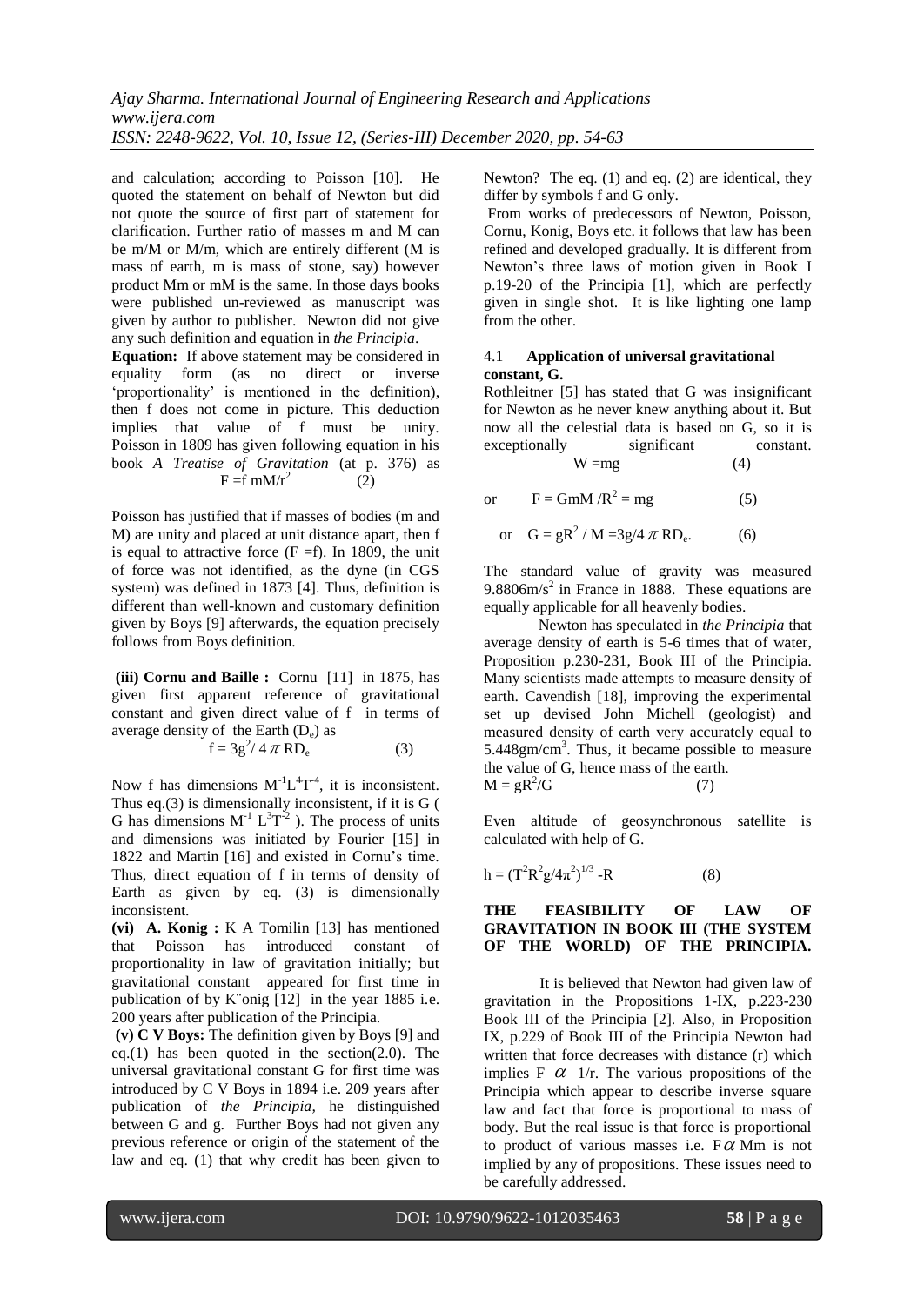#### **Proposition I Theorem I**

That the forces by which the circumjovial planets are continually drawn off from rectilinear motions, and retained in their proper orbits, tend to Jupiter's centre; and are reciprocally as the squares of the distances of the places of those planets from that centre.

(Force  $\alpha$  reciprocally as square of distance between planet and Jupiter)

or 
$$
F\alpha
$$
 r<sup>-2</sup>)

Force decreases with distance.

#### **Proposition II Theorem II**

That the forces by which the primary planets are continually drawn off from rectilinear motions, and retained in their proper orbits, tend to the sun; and are reciprocally as the squares of the distances of the places of those planets from the sun's centre.

$$
(F \alpha r^2)
$$

 r : distance between centers of planet and sun. **Proposition III** 

#### **Theorem III**

That the force by which the moon is retained in its orbit tends to the earth; and is reciprocally as the square of the distance of its place from the earth's centre.

 (F  $\alpha$  r<sup>-2</sup>) **Proposition IV** 

**Theorem IV**

That the moon gravitates towards the earth, and by the force of gravity is continually drawn off from a rectilinear motion, and retained in its orbit. Moon retains orbit by force

of gravity.

#### **Proposition V**

#### **Theorem V**

That the circumjovial planets gravitate towards Jupiter; the circumsaturnal towards Saturn; the circumsolar towards the sun; and by the forces of their gravity are drawn off from rectilinear motions, and retained in curvilinear orbits.

Planets retain orbits due to force of gravity.

#### **Proposition VI Theorem VI**

That all bodies gravitate towards every planet; and that the weights of bodies towards any the same planet, at equal distances from the centre of the planet, are proportional to the quantities of matter which they severally contain. (Weights of bodies  $\alpha$  quantity of matter which they severally contain

 or F  $\alpha$  m)

### **Proposition VII Theorem VII**

The current form of law of gravitation is proportional to product of masses of attracting bodies (mM). B E Clotfelter [4] has quoted that law of gravitation only appears in this proposition. But directly this proportionality (force is proportional to product of masses of bodies) does not follow from any of propositions given by Newton. However, it is inconsistently believed that it (proportionality i.e.  $F\alpha$  Mm in definition and mathematical form) follows from Proposition VII Theorem VII in Book III of the Principia. This proposition is simultaneously studied in original Latin as given by Newton and subsequent translations by authors.

### **Proposition VII Theorem VII in Latin in the Principia (1686)**

 *Gravitatem in corpora universa fieri, eamque proportionalem esse quantitati materiæ in singulis.*

#### **Translation of Proposition VII Theorem VII by Andrew Motte in 1729**

*"That there is a power of gravity tending to all bodies, proportional to the several quantities of matter which they contain."*

 (Power of gravity or force of attraction  $\alpha$  quantities of matter of various bodies

#### or  $F\alpha$  m )

It implies that force of attraction is proportional to mass of each body; it does not mean force is product of masses. But it does not imply  $F \alpha$  mM, as there is conceptual and mathematical difference between  $F\alpha$  m and  $F\alpha$  mM

### **Translation of Proposition VII Theorem VII by I Bernard Cohen [ 19] in 1999**

*"Gravity exists in all bodies universally and is proportional to the quantity of matter in each.* The force of gravity (power of gravity) is proportional to product of masses of attracting and attracted body (mM) i.e.

#### F  $F \alpha$  Mm

(M, m are masses of bodies ). does not follow from this said proposition. For critical analysis the proposition(s) may be critically translated purposely.

#### **Proposition VIII Theorem VIII**

In two spheres mutually gravitating each towards the other, if the matter in places on all sides round about and equi-distant from the centers is similar, the weight of either sphere towards the other will be reciprocally as the square of the distance between their centers.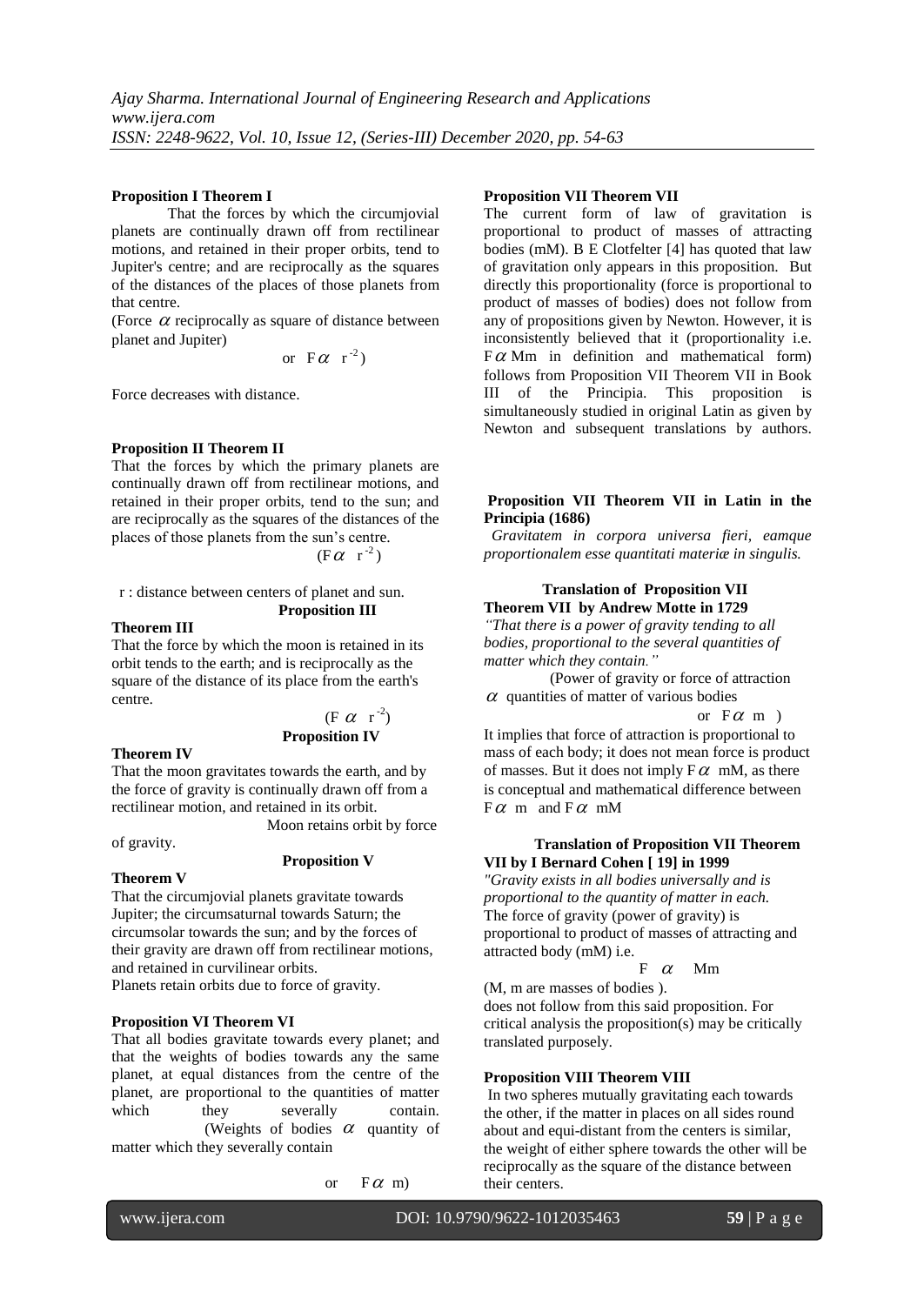(Weight of sphere  $\alpha$  reciprocally as the square of the distance between their centers or W  $\alpha$  r<sup>-2</sup>)

#### **Proposition IX Theorem IX**

This proposition also implies that force of attraction is proportional to  $r^{-1}$ , normally force of attraction is regarded as proportional to  $r^2$ . Thus, initially proposition IX is stated in Latin as quoted by Newton and its English translations are discussed.

#### **Prop. IX Theor. IX in Latin**

―Gravitatem pergendo `a superficiebus Planetarum deorsum decrescere in ratione distantiarum `a centro quam proxim`e."

#### **Translation of Prop. IX Theor. IX by Andrew Motte in 1729**

*"That the force of gravity, considered downward from the surface of the planets, decreases nearly in the proportion of the distances from their centres."* Force decreases in proportion to distance.

(Force of gravity  $\alpha$  1/ distance of the centers of

bodies or  $F \alpha$  1/r)

### **Translation of Prop. IX Theor. IX by Bernard Cohen in 1999**

Prop. IX: *"In going inward from the surfaces of the planets, gravity decreases very nearly in the ratio of the distances from the center."*

Force decreases in ratio of distance.

(Force of gravity  $\alpha$  1/ distance of the centers of bodies or  $F \alpha$  1/r)

Thus mathematical expression for both translation is the same. None of the translation implies inverse square law.

(Force of gravity  $\alpha$  1/ square of distance of the centers of bodies or F  $\alpha$  1/r<sup>2</sup>)

The force decreases nearly inversely proportional to distance between centers of bodies. In other cases, Newton has specifically mentioned that force varies reciprocally as square of distance between bodies. Apparently in this case there is deviation from inverse square law of gravity, in Newton's own propositions. In Newton's Principia there is variation about dependence of force of gravity on distance. Currently ratio is understood between two quantities as A/B for quantities A and B; if Newton's perception is expressed in terms of ratio then then two quantities must be clearly defined.

#### **Comparison of translations of Andrew Motte and I Bernard Cohen**.

Andrew Motte was the first scientist who translated the Principia from the Latin and he was well versed with Latin language. Whereas Bernard Cohen's translation may be quotation from other's work, as from the record available in public domain Cohen was not well versed in Latin. So, Cohen has used the previous translations to compile his masterpiece. The translations used by I Bernard Cohen are based on Andrew Motte's translation. Or purposely the propositions can be translated from Latin for understanding.

#### **Proposition XIII Theorem XIII**

The planets move in ellipses which have their common focus in the centre of the sun; and by radii drawn to that centre, they describe areas proportional to the times of description.

Thus, Proposition XIII is nothing but other form or duplication of Kepler's first and second laws. Thus, Newton had also complied the main doctrines of existing literature in the Principia. These propositions are simply statements (discrete) expressing motion of bodies.

Thus, Newton neither gave prevalent form of definition of law of gravitation nor equation.

### 5.1 **Mathematical Equations**

Newton did not give any equation in the Principia, so attempt can be made to formulate equations for above Propositions.

(i) Proposition VII , p. 225 , Book III of the Principia

F  $\alpha$  mass of body being attracted or F  $\alpha$  m or  $F = k_1m$  (9)

The various propositions imply

 $F \alpha$  1/ $r^2$ 

In case both proportionalities are simultaneously considered

F α m/r<sup>2</sup> or  $F = k m/r^2$  (10) where  $k_1$  and k are coefficient or constant of proportionality.

(ii) In Proposition IX . p 229 Book III of the Principia

Newton wrote, Force α 1/r

 $F \alpha$  1/r

Thus combining above proportionalities we get  $F = Km/r$  (11)

Thus various propositions in Book III of the Principia imply different forms of law of gravitation if critically analyzed . None of propositions given by Newton implies that force is proportional to product of masses

#### F α Mm

But above proportionality is clearly indicated by Boys [9] in definition and equation. Earlier Poisson [10] has implied similar proportionality in eq. (2). Newton's propositions lead to eq. (10) or eq. (11). Newton never gave any equation for law of gravitation. The universal gravitational constant G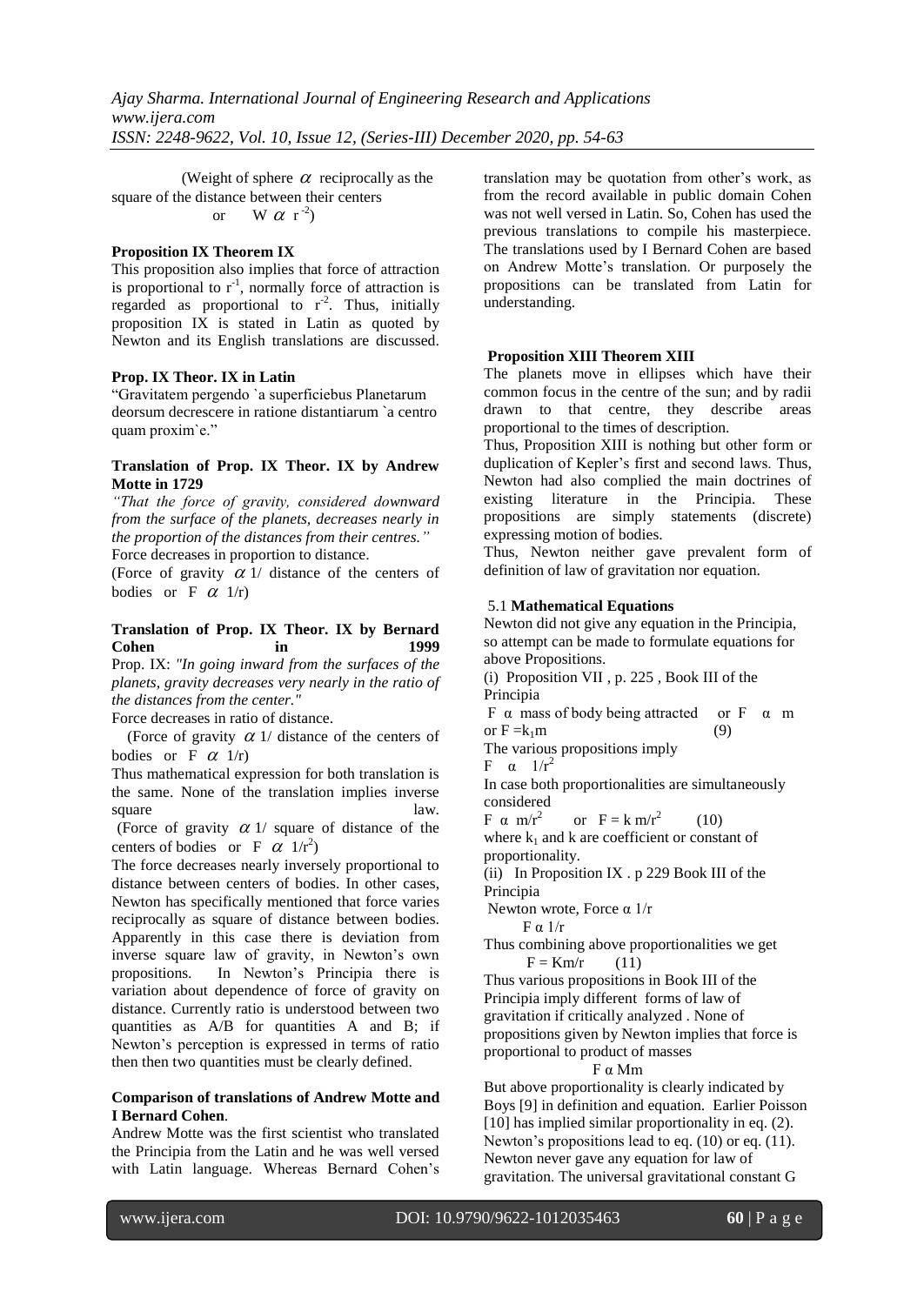which is the most significant term in law of gravitation does not appear here. Thus eq. (1) i.e. F  $=$  G mM/ $r^2$  does not follow from Newton's propositions; however, it follows definition given by Boys [9]. Whereas Poisson has written similar equation i.e. eq. (2) but has given different definition (method of ratios).

### **V. APPARENT INCONSISTENCY OF DEFINITIONS WITH EQUATIONS AT DIFFERENT TIMES.**

The initial definition given by Poisson [10] does not seem to be consistent with mathematical eq. (2) quoted by him. The force of attraction is in direct ratio of masses (m/M or M/m). But the eq. (2) does not involve ratio (m/M or M/m); as it involves product of masses mM or Mm only.

In view of eq. (2), the statement should have been that bodies should attract each other directly as product of masses (Mm) of bodies, and inversely proportional to square of distance; as given by Boys [9]. There is consistency between definition and equation given by Boys. It is strange that Boys [9] and poisson [10] have given identical equations  $(f \equiv G)$  but definitions are different. Newton has mentioned inverse square law number of times but never mentioned F α Mm in *the Principia*.

B E Clotfelter [4] has written that Newton did not write any equation for law of gravitation; Rothleitner [5] has expressed the law by 'method of ratios' (prevalent in geometry and trigonometry) and further stated that Newton has no significance for G. Thus, they restricted credit to Newton.

Prior to Newton many scientists have laid down foundations of motion of heavenly bodies. In 17<sup>th</sup> century Newton has expressed the law in form of propositions without mathematical equation. In  $19<sup>th</sup>$  (Poisson), late  $19<sup>th</sup>$  (Boys), late  $20<sup>th</sup>$  (Clotfelter and Lally) and  $21<sup>st</sup>$  (Rothleitner) centuries have enriched law by their contributions. Further in Proposition IX, p.229 Book III of the Principia Newton implied F  $\alpha$  1/r, which is different from inverse square law.

Further Newton's propositions do not lead to eq.(1). However, in the Principia Book I, p. 19-20 has given laws of motion precisely for all times. So, these issues can be logically discussed as noble results are expected for understanding of universal law of gravitation. Now it is open question among the scientists whether or not Newton be given complete credit for law of gravitation. The Frenchman S D Poisson in 1809, has given first equation for law of gravitation which is close to modern form of law of gravitation (only difference is of f and G) but it is not consistent with definition. Thus, Newton had privilege to compile contribution of various scientists. Apparently, it is not prudent to give credit to single scientist for law of discovery gravitation which is result of contributions of various scientists.

### **VI. SCHOLIUM OF COROLLARY VI AT PAGE 31 OF THE PRINCIPIA**

 *"When a body is falling, the uniform force of its gravity acting equally, impresses, in equal particles of time, equal forces upon that body, and therefore generates equal velocities."* The velocity of moving body is considered with respect to reference point A or frame of reference. **Newton implies that in** case of a falling body (w.r.t reference frame) force of gravity generates equal velocity or due to gravity the bodies fall with equal velocity in the interval (equal or uniform or constant). At every point body has velocities but of equal magnitude. Thus, Newton implies that body falls with equal velocities in the interval (with uniform velocity or zero acceleration). It is not consistent as bodies are confirmed to fall with constant acceleration

#### 7.1 **Proposition XLI, General Scholium of the Book III of the Principia**.

―*Bodies projected in our air suffer no resistance but from air. Withdraw the air, as done in Mr. Boyle's vacuum, and the resistance ceases; for in this void a bit of fine down and piece of solid gold descend with equal velocity."*

 Let the body falls from reference point A with respect to which distance and time to be measured as required in equation  $S = Vt$  as body descend with equal velocity. But the velocities are always in classical region not relativistic region when measured with respect to reference point A. It is equally true for bodies moving upward and downward.

The velocity of an object is the rate of change of its position with respect to a frame of reference, and is a function of time. The distances of same bodies are different from different points, so reference point is needed for quantitative measurements.

Here Newton discussed both types of bodies projected upwards and descending downwards. In case of falling bodies a light feather of length 1mm or less and 20 kg (say) or more may be dropped in vacuum in chamber. Then results can be noticed. Similarly, the upward motion of bodies can be studied in evacuated chambers. Theoretically distances travelled by bodies under different on various planets can be studied and predictions are shown in Table II and Table III.

### **ACKNOWLEDGEMENTS**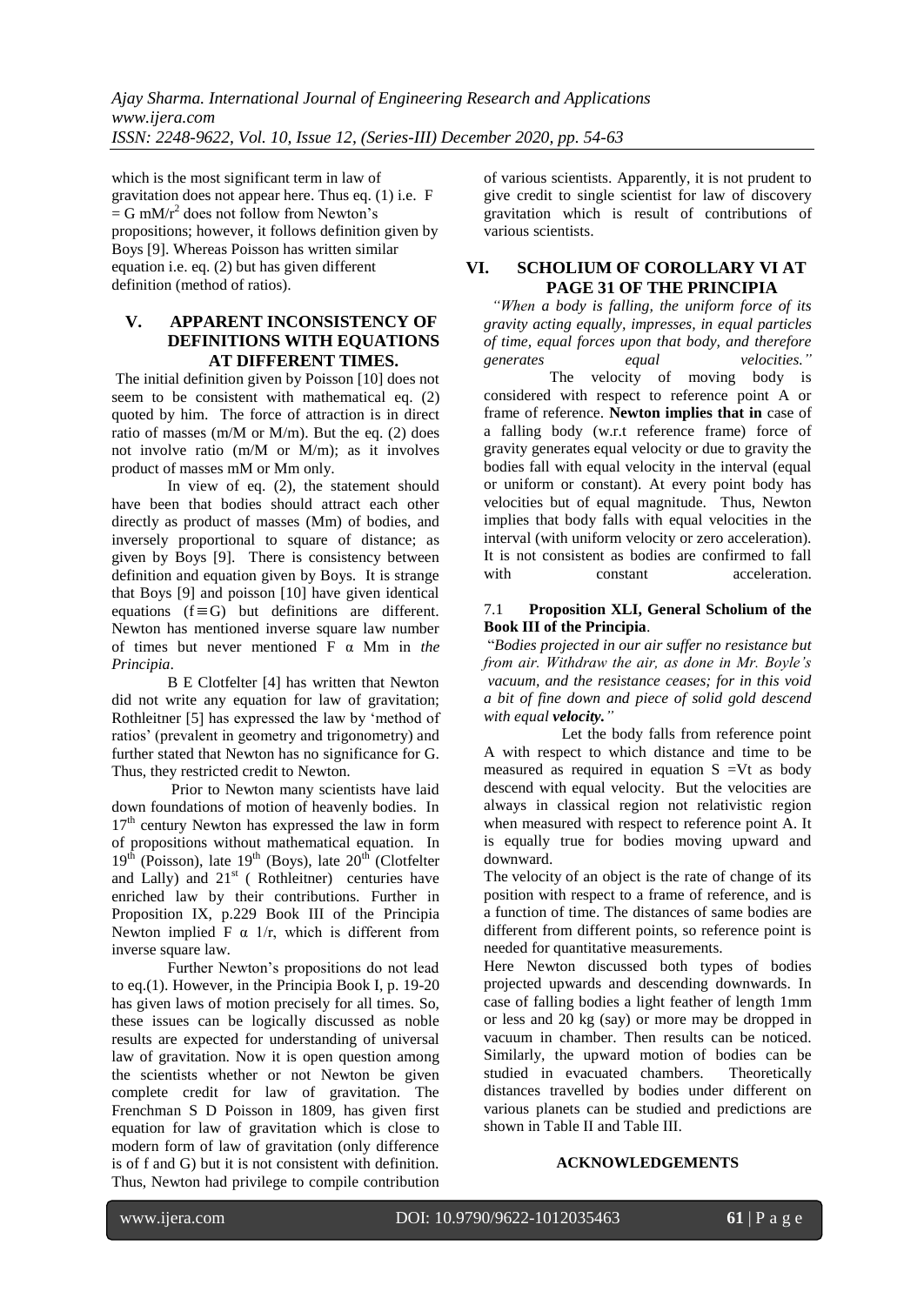Author is highly thankful to anonymous referees, Professor Gordon Ramsey, President AAPT, Professor V S Rangra, HPU, Dr N K Sharma, BARC and Anjana Sharma for constant encouragement and constructive suggestions at various stages of the work.

#### **REFERENCES**

- [1]. Newton I. (1729) Mathematical Principles of Natural Philosophy, Printed for B. Motte. London. Vol. I 1-8, 9-10, 19- 20,66 [https://books.google.co.in/books?id=Tm0FA](https://books.google.co.in/books?id=Tm0FAAAAQAAJ&pg=PA1&redir_esc=y&hl=en#v=onepage&q&f=false) [AAAQAAJ&pg=PA1&redir\\_esc=y&hl=en#v](https://books.google.co.in/books?id=Tm0FAAAAQAAJ&pg=PA1&redir_esc=y&hl=en#v=onepage&q&f=false) [=onepage&q&f=false](https://books.google.co.in/books?id=Tm0FAAAAQAAJ&pg=PA1&redir_esc=y&hl=en#v=onepage&q&f=false)
- [2]. Newton I (1729) Mathematical Principles of Natural Philosophy. Book III, Vol. II, Middle Temple Gate in Fleet Street, London. pp. 210-11, 225-26, 229, 230- 31,234 [https://books.google.co.in/books?id=6EqxPav](https://books.google.co.in/books?id=6EqxPav3vIsC&pg=PA181&redir_esc=y#v=onepage&q&f=false) [3vIsC&pg=PA181&redir\\_esc=y#v=onepage](https://books.google.co.in/books?id=6EqxPav3vIsC&pg=PA181&redir_esc=y#v=onepage&q&f=false) [&q&f=false](https://books.google.co.in/books?id=6EqxPav3vIsC&pg=PA181&redir_esc=y#v=onepage&q&f=false)
- [3]. Newton I. (5 July 1686) Philosophiae naturalis principia mathematica , S PEPYS, Reg Soc. PRESES, London [https://books.google.co.in/books?id=XJwx0ln](https://books.google.co.in/books?id=XJwx0lnKvOgC&pg=PP2&redir_esc=y#v=onepage&q&f=false) [KvOgC&pg=PP2&redir\\_esc=y#v=onepage&](https://books.google.co.in/books?id=XJwx0lnKvOgC&pg=PP2&redir_esc=y#v=onepage&q&f=false) [q&f=false](https://books.google.co.in/books?id=XJwx0lnKvOgC&pg=PP2&redir_esc=y#v=onepage&q&f=false)
- [4]. Clotfelter, B E (1987) The Cavendish Experiment as Cavendish knew it, Am. J. Phys. 55 (3) pp. 210-213 <https://aapt.scitation.org/doi/10.1119/1.15214>
- [5]. Rothleitner C, Schlamminger S (2017) Measurements of the Newtonian constant of gravitation, G Review of Scientific Instruments 88, 111101 [https://aip.scitation.org/doi/10.1063/1.499461](https://aip.scitation.org/doi/10.1063/1.4994619) [9](https://aip.scitation.org/doi/10.1063/1.4994619)
- [6]. Lally S P (1999) , Henry Cavendish and the Density of the Earth, The Physics Teacher Vol. 37 pp. 34- 37 https://aapt.scitation.org/doi/10.1119/1.88014 5
- [7]. Universal Law of Gravitation, Wikipedia https://en.wikipedia.org/wiki/Newton%27s\_la w\_of\_universal\_gravitation
- [8]. The Gravitational Constant, Wikipedia https://en.wikipedia.org/wiki/Gravitational\_c onstant
- [9]. Boys, C V (1894) On the Newtonian Constant of Gravitation, Nature. 50 (1292): 330. http://adsabs.harvard.edu/full/1895PA......3..1 28B
- [10]. Poisson, S D (1809), A Treatise on Mechanics Vol. I Nabu Press Charleston,

USA pp.376-77 https://play.google.com/books/reader?id=Q1 UB1fGZhXEC&printsec=frontcover&pg=G BS.PA376

- [11]. Cornu , A, Baille, J.B. (1873) Détermination nouvelle de la constante de l'attraction et de la densité moyenne de la Terre [New Determination of the Constant of attraction and the average density of Earth] C. R. Acad. Sci. (in French), Paris 76: 954-958 https://gallica.bnf.fr/ark:/12148/bpt6k3033b/f 954.image
- [12]. Konig A, Richarz, F, (1885) "Eine neue Methode zur Bestimmung der Gravitationsconstante," Ann. Phys. 260(4), 664–668 .
- [13]. K. A. Tomilin, "Natural systems of units. To the centenary anniversary of the Planck system," in Proceedings of the XXII Workshop on High Energy Physics and Field Theory (CiteSeer, 1999).
- [14]. Copernicus, N (1952), On the Revolutions of the Heavenly Spheres, Great Books of the Western World, 16, translated by Charles Glenn Wallis, Chicago: William Benton, pp. 497–838
- [15]. Whiteside, D T (1970) Journal for the History of Astronomy, 'Before the Principia: the maturing of Newton's thoughts on dynamical astronomy, 1664-1684', p. 5-19 especially at page 13.
- [16]. Fourier J. (1822) The analytical theory of heat. Cambridge University Press.
- [17]. Martins R (1981) The origin of dimensional analysis. Journal of Franklin Institute. 311 (5) 331-337
- [18]. Cavendish, H. (1798) 'Experiments to determine the Density of the Earth, Philosophical Transactions of the Royal Society London (part II) 88 p.469-526 https://en.wikipedia.org/wiki/Cavendish\_expe riment
- [19]. Cohen, I Bernard, The Principia (University of California Press, 1999) Berkeley, USA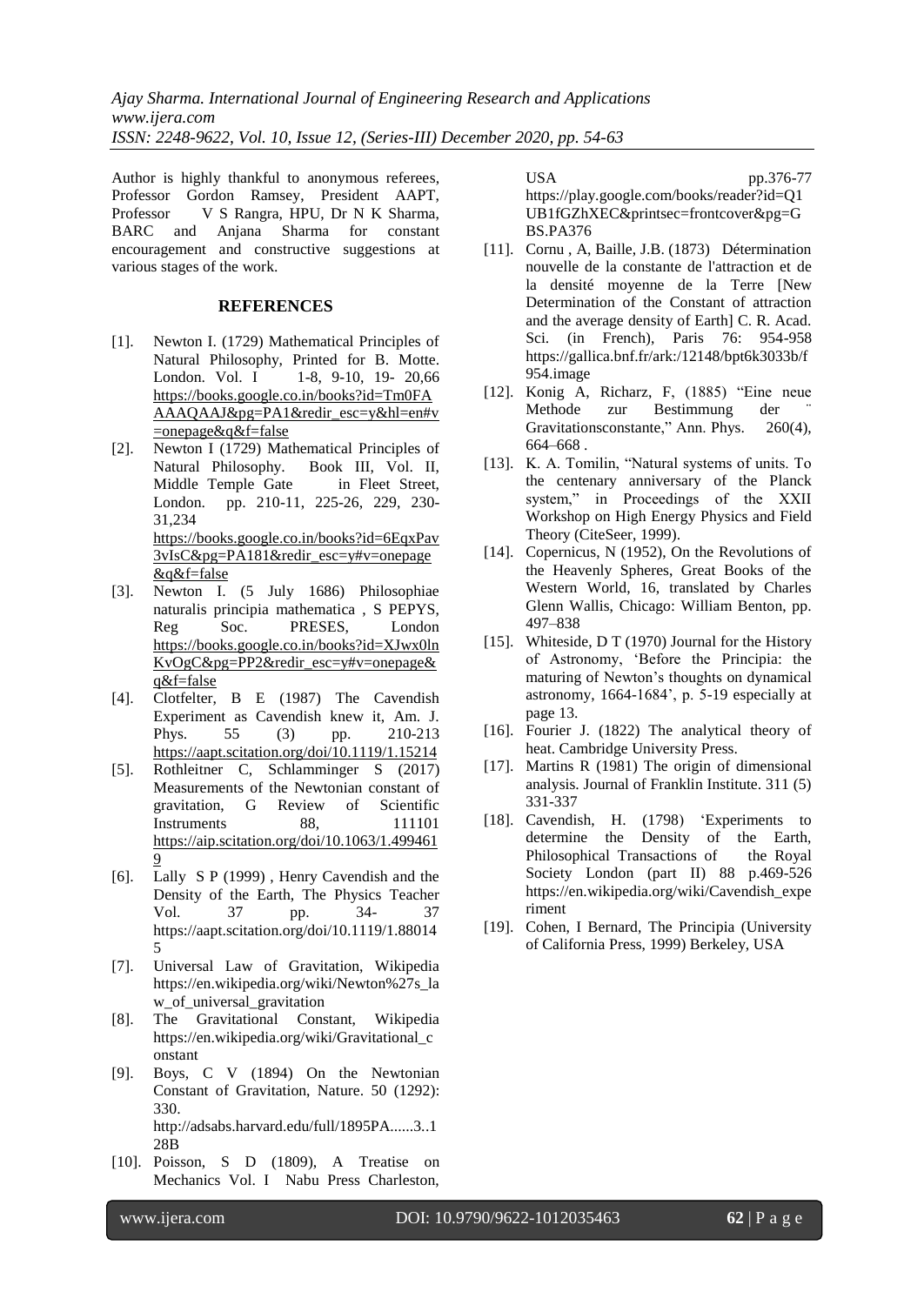| Sr. No         | Scientist/Astronomer       | Scientific perception      | Reason for motion                                                                     |
|----------------|----------------------------|----------------------------|---------------------------------------------------------------------------------------|
| 1              | Claudius Ptolemy           | Geocentric Theory          | No reason for movement of heavenly                                                    |
|                | $(100-170$ AD)             | (Earth centered model)     | bodies                                                                                |
| $\overline{2}$ | Nicolaus Copernicus        | Heliocentric Theory        | No reason                                                                             |
|                | $(1473-1543)$              | Sun centered model         |                                                                                       |
| 3              | Galileo Galilee            | Telescopic support to      |                                                                                       |
|                | $(1564 - 1642)$            | heliocentrism              |                                                                                       |
| $\overline{4}$ | Kepler (1609)              | Heliocentric Theory        | No reason                                                                             |
| 5              | Bullialdus (1645)          | <b>Heliocentric Theory</b> | Force of attraction exists                                                            |
| 6              | Borelli (1666)             | Heliocentric Theory        | Three forces act on the planets                                                       |
| 7              | Various scientists*        | Heliocentric Theory        | Force $\alpha$ 1/ $r^2$                                                               |
|                | Till 1670s                 |                            |                                                                                       |
| 8              | <b>Isaac Newton (1686)</b> | <b>Heliocentric Theory</b> | $\mathbf{F} \alpha$ 1/r <sup>2</sup> , $\mathbf{F} \alpha$ 1/r, $\mathbf{F} \alpha$ m |
|                |                            |                            | $\mathbf{F} \alpha$ Mm (not given)                                                    |
|                |                            |                            | No prevalent definition,                                                              |
|                |                            |                            | No equation.                                                                          |
| 9              | Poisson (1809)             | Heliocentric Theory        | $F = f mM/r^2$                                                                        |
|                |                            |                            | Definition in form of ratios                                                          |
| 10             | C V Boys (1894)            | Heliocentric Theory        | Definition of prevalent law of gravitation                                            |
|                |                            |                            | and equation ( $F = GmM/r^2$ )                                                        |

| Table I: Developments of Law of Gravitation (definition and equation) |  |  |
|-----------------------------------------------------------------------|--|--|
|                                                                       |  |  |

\* Newton himself acknowledged contributions of Wren, Christopher and Hooke regarding inverse square law (Force  $\alpha$  1/r<sup>2</sup>), and other scientists in *the Principia*.

### **Table II Comparison of distances travelled (S) in time (t) in the vacuum chamber, surface of Earth, Moon and Mars.**

| Sr                          | Time          |                                                                       |                                                                                                      |                                                                              |
|-----------------------------|---------------|-----------------------------------------------------------------------|------------------------------------------------------------------------------------------------------|------------------------------------------------------------------------------|
| No                          |               | $S_{\text{earth}} = 1/2 g_{\text{earth}} t^2$<br>=1/2 (9.8) $t^2$ (m) | S <sub>moon</sub> = $1/2$ g <sub>moon</sub> t <sup>2</sup> = $\frac{1}{2}$ (1.62) t <sup>2</sup> (m) | $S_{\text{mars}} = 1/2 g_{\text{mars}} t^2 =$<br>$\frac{1}{2} (3.7) t^2 (m)$ |
|                             | $\Omega$      | $\Omega$                                                              |                                                                                                      |                                                                              |
| $\mathcal{D}_{\mathcal{L}}$ |               | 4.9                                                                   | 0.81                                                                                                 | 1.85                                                                         |
| 3                           | 1.5           | 11.03                                                                 | 1.82                                                                                                 | 4.16                                                                         |
| $\overline{4}$              | $\mathcal{D}$ | 19.6                                                                  | 3.24                                                                                                 | 7.4                                                                          |
| 5                           | 2.5           | 30.63                                                                 | 5.06                                                                                                 | 11.56                                                                        |
| 6                           | 3             | 44.1                                                                  | 7.29                                                                                                 | 16.65                                                                        |
|                             | 3.5           | 60.03                                                                 | 9.92                                                                                                 | 22.68                                                                        |
| 8                           | 10            | 490                                                                   | 81                                                                                                   | 185                                                                          |
|                             |               |                                                                       |                                                                                                      |                                                                              |